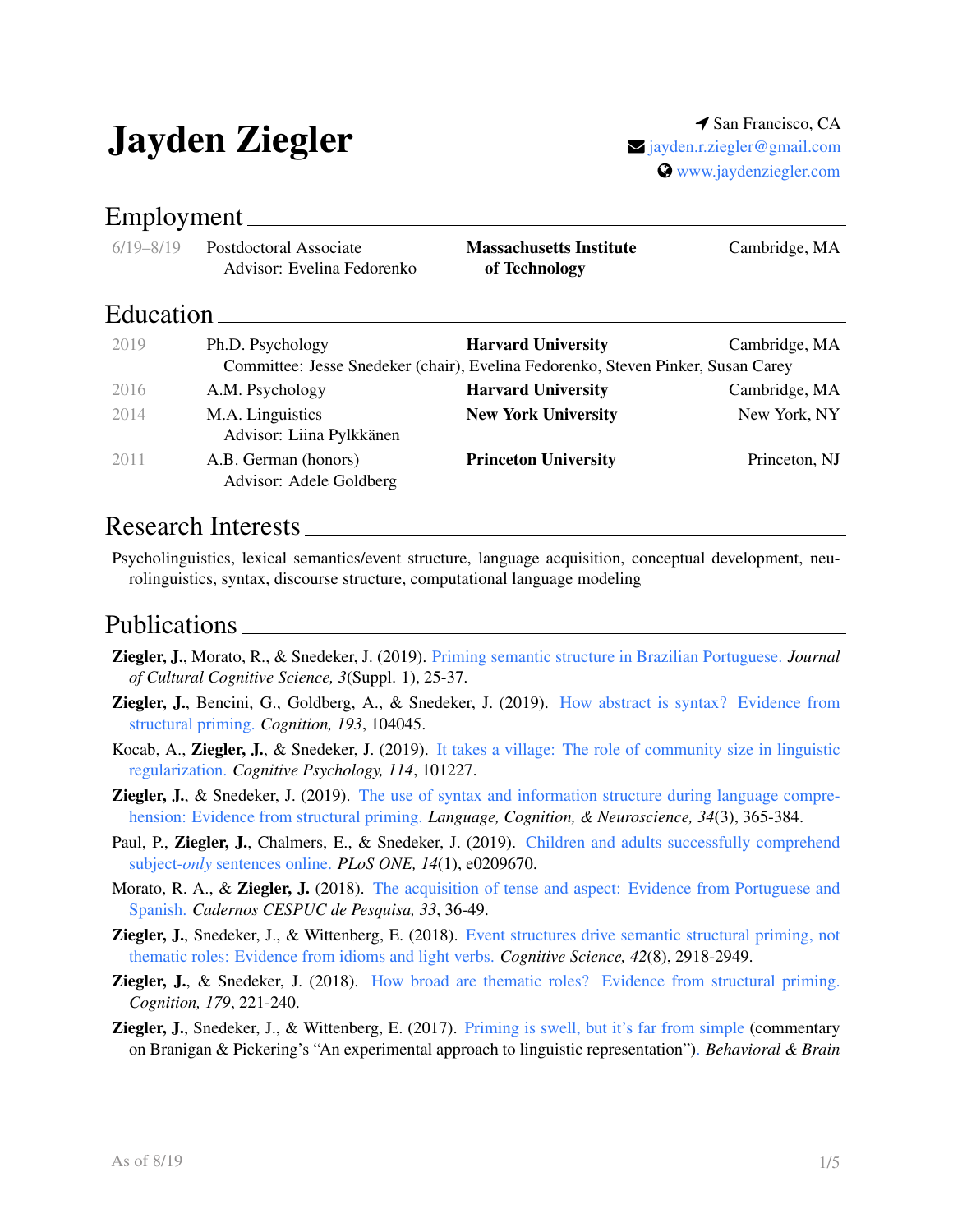*Sciences, 40*, 44-45.

**Ziegler, J., & Pylkkänen, L. (2016).** Scalar adjectives and the temporal unfolding of semantic composition: An MEG investigation. *Neuropsychologia, 89*, 161-171.

#### Manuscripts (\*Trainee co-author)

- Ziegler, J., \*Chai, A., & Snedeker, J. (under review). Why baking a cake is like surprising a child: Evidence for shared conceptual structure for psychological and physical events.
- Ziegler, J., Crawford, J., & Snedeker, J. (in prep). Tense marking in internationally-adopted children: A test of the maturational hypothesis.
- Ziegler, J., & Snedeker, J. (in prep). Linking words and syntax: The development of lexical and abstract structural priming.
- Siegelman, M., Ziegler, J., Paunov, A., & Fedorenko, E. (in prep). Functional characterization of the highlevel language-responsive area in left ventral temporal cortex.

#### Presentations (\*Trainee co-author) \_\_\_\_\_\_\_\_

- Ziegler, J., \*Chai, A., & Snedeker, J. (2019, poster). Evidence for shared conceptual structure for psychological and physical events. *32nd Annual Meeting of the CUNY Conference on Human Sentence Processing*, Boulder, CO.
- Ziegler, J., \*Hauptman, M., Snedeker, J., & Fedorenko, E. (2018, poster). The neural encoding of thematic roles. *25th Annual Meeting of the Cognitive Neuroscience Society*, Boston, MA.
- Ziegler, J., Goldberg, A., & Snedeker, J. (2018, poster). Passive priming requires function word overlap. *31st Annual Meeting of the CUNY Conference on Human Sentence Processing*, Davis, CA.
- Ziegler, J., Kocab, A., & Snedeker, J. (2017, poster). The effect of population size on intergenerational language convergence: An artificial language learning paradigm. *42nd Boston University Conference on Language Development*, Boston, MA.
- **Ziegler, J., & Snedeker, J. (2017, talk).** Differential effects of working memory load on structural priming for syntax vs. semantics. *Workshop on the Relationship between Executive Functions & Language Processing*, Cambridge, MA.
- Ziegler, J., Snedeker, J., & Wittenberg, E. (2017, poster). Different paths from structure to event construal in idiomatic, semi-idiomatic, and fully transparent expressions. *30th Annual Meeting of the CUNY Conference on Human Sentence Processing*, Cambridge, MA.
- Paul, P., Ziegler, J., & Snedeker, J. (2017, poster). Evidence for incremental processing of *only*-sentences in adults as well as children. *30th Annual Meeting of the CUNY Conference on Human Sentence Processing*, Cambridge, MA.
- Ziegler, J., & Snedeker, J. (2016, poster). Structural priming across development: The lexical boost, abstract priming, and task demands. *41st Boston University Conference on Language Development*, Boston, MA.
- Ziegler, J., & Snedeker, J. (2016, poster). On the psychological reality of linguistic event structures. *38th Annual Meeting of the Cognitive Science Society*, Philadelphia, PA.
- Ziegler, J., & Snedeker, J. (2016, poster). Structural priming across the lifespan. *9 th International Workshop on Language Production*, San Diego, CA.
- Paul, P., Ziegler, J., & Snedeker, J. (2016, talk). Online comprehension of subject- vs. object-*only* in English-speaking children. *Workshop on the Role of Pragmatic Factors in Child Language Processing*,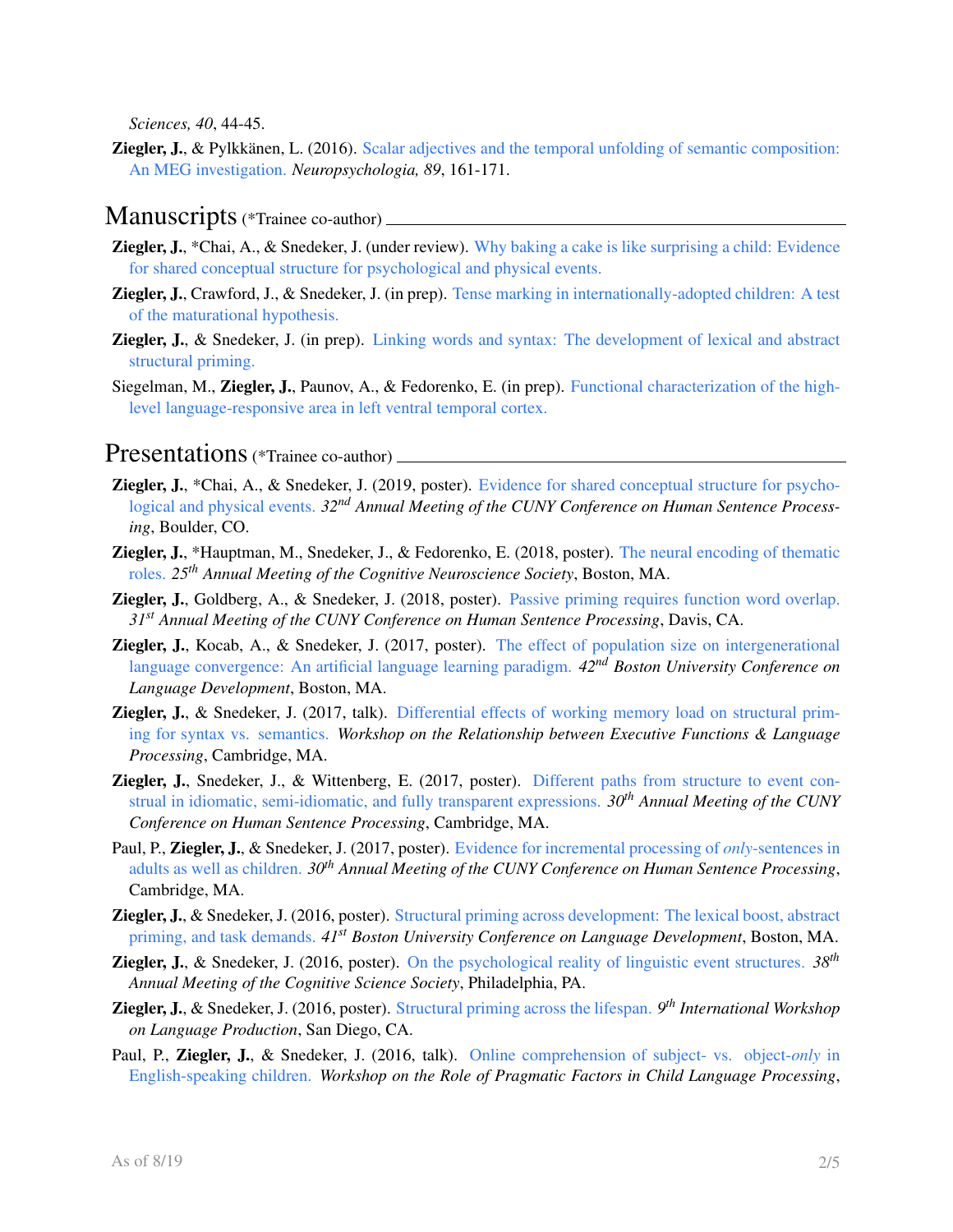Berlin, Germany.

- Ziegler, J., & Snedeker, J. (2016, poster). Toward a comprehensive view of structural priming: What gets primed when. *29th Annual Meeting of the CUNY Conference on Human Sentence Processing*, Gainesville, FL.
- **Ziegler, J.** (2014, poster). Copy-raising and Phase Theory: Finite complementizers look like they're defective, too. *88th Annual Meeting of the Linguistic Society of America*, Minneapolis, MN.
- **Ziegler, J.**, & Veselinović, D. (2014, poster). *Most* set-building is heterogeneous: A relook at verification strategies. *88th Annual Meeting of the Linguistic Society of America*, Minneapolis, MN.

#### Grants <u>Communication</u>

| 12/18 | <b>Elsie Hopestill Stimson Fund Research Grant (\$500), Harvard Psychology</b>               |
|-------|----------------------------------------------------------------------------------------------|
| 11/17 | Graduate Student Award Grant (\$3000), Harvard Mind Brain Behavior Interfaculty Initia-      |
|       | tive                                                                                         |
| 10/17 | <b>Elsie Hopestill Stimson Fund Research Grant (\$500), Harvard Psychology</b>               |
| 5/17  | <b>Pershing Square Fund Grant</b> (\$5000), Harvard Foundations of Human Behavior Initiative |
| 4/17  | <b>Research Grant</b> (\$2700), Harvard Institute for Quantitative Social Science            |
| 11/16 | Norman Henry Anderson Graduate Psychology Fund Grant (\$3500), Harvard GSAS                  |
| 11/15 | Norman Henry Anderson Graduate Psychology Fund Grant (\$3500), Harvard GSAS                  |
| 11/14 | <b>Elsie Hopestill Stimson Fund Research Grant</b> (\$1000), Harvard Psychology              |
| 12/09 | <b>Fred Fox Class of 1939 Fund Grant</b> (\$1000), Princeton Office of Religious Life        |
| 4/09  | <b>Fred Fox Class of 1939 Fund Grant</b> (\$1500), Princeton Office of Religious Life        |

# Awards & Fellowships

| 7/19          | <b>Student Travel Award (\$250), CUNY 2019</b>                                                                                                                     |
|---------------|--------------------------------------------------------------------------------------------------------------------------------------------------------------------|
| 3/19          | <b>Travel Grant</b> (\$805), Harvard Institute for Quantitative Social Science                                                                                     |
| 12/18         | <b>Student Travel Award (\$243.90), CUNY 2018</b>                                                                                                                  |
| $9/18 - 5/19$ | <b>Dissertation Completion Fellowship, Harvard GSAS</b>                                                                                                            |
| 2/18          | Elsie Hopestill Stimson Fund Travel Grant (\$500), Harvard Psychology                                                                                              |
| 9/17          | <b>Certificate of Distinction in Teaching</b> (for PSY 16: Developmental Psychology: Psychology<br>of Early Childhood), Harvard Bok Center for Teaching & Learning |
| 6/16          | Elsie Hopestill Stimson Fund Travel Grant (\$500), Harvard Psychology                                                                                              |
| 5/16          | <b>Travel Grant</b> (\$600), Harvard Institute for Quantitative Social Science                                                                                     |
| 2/16          | Elsie Hopestill Stimson Fund Travel Grant (\$500), Harvard Psychology                                                                                              |
| 11/13         | Dean's Student Travel Grant (\$500), NYU GSAS                                                                                                                      |
| 11/13         | Conference Fund Travel Grant (\$500), NYU Student Senators Council                                                                                                 |
| $9/12 - 5/14$ | Henry H. MacCracken Fellowship, NYU GSAS                                                                                                                           |
| 12/10         | Mary Cunningham Humphreys Junior German Prize, Princeton German                                                                                                    |
| 5/09          | German Department Book Prize, German Consulate                                                                                                                     |
|               |                                                                                                                                                                    |

#### Invited Talks(\*Trainee co-presenter)

10/9/19 Careers in industry (panel), Developmental Brownbag Talk Series, Stanford Psychology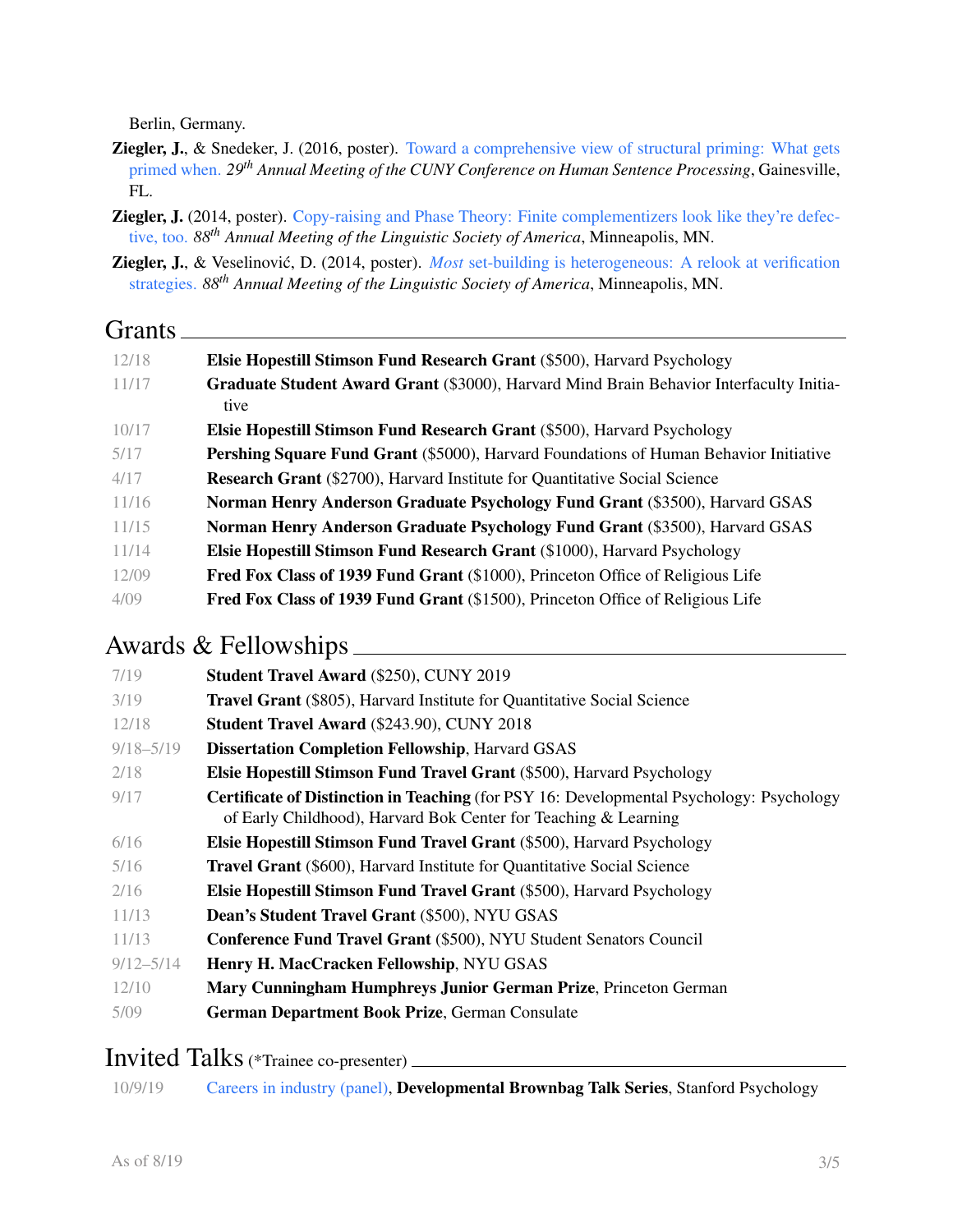| 2/8/19   | The building blocks of linguistic meaning, <b>Emerging Scholars of Psychological Science</b> ,<br>Princeton Psychology                                                                                        |
|----------|---------------------------------------------------------------------------------------------------------------------------------------------------------------------------------------------------------------|
| 11/20/18 | Evidence for shared conceptual structure for psychological and physical events, <b>Language</b><br>Lab (TedLab), MIT BCS                                                                                      |
| 10/25/18 | You can "enter a garage" but can you also "crab-walk a garage"? Evidence for flexible lin-<br>guistic encoding in Chinese, English, Portuguese, and Spanish, Psychology Program Col-<br>loquium, Bard College |
| 11/17/17 | The neural encoding of linguistic meaning (w/ *Miriam Hauptman), Language Learning<br>Lab, BC Psychology                                                                                                      |
| 11/6/17  | Using structural priming to ask questions about semantics, <b>Language Lab (TedLab)</b> , MIT<br><b>BCS</b>                                                                                                   |
| 5/9/17   | Investigating semantic structure with structural priming, Center for Research in Language,<br><b>UCSD</b>                                                                                                     |
| 3/23/17  | Meaning matters: Semantic structure revealed through structural priming, Cognition, Brain,<br>& Behavior Research Seminar, Harvard Psychology                                                                 |
| 12/8/16  | Charting the development of syntax, <b>Child Language Lab</b> , BU Speech, Language, & Hearing<br><b>Sciences</b>                                                                                             |
| 2/3/15   | Scalar adjectives and the temporal unfolding of semantic composition, Language & Cogni-<br>tion Research Workshop, Harvard Psychology                                                                         |

#### Teaching

| Sum. 2019 | Teaching Assistant for Elizabeth Phelps, PSYC S-1: Introduction to Psychology, Harvard<br>Summer School                |
|-----------|------------------------------------------------------------------------------------------------------------------------|
| Spr. 2019 | Grader for Max Krasnow, PSY 1305: Evolutionary Psychology, Harvard                                                     |
| Spr. 2018 | Teaching Fellow for Jason Mitchell, SLS 20: Psychological Science (=undergrad intro to<br>psychology), Harvard         |
| F. 2017   | Teaching Fellow for Patrick Mair, PSY 1900: Introduction to Statistics for the Behavioral<br><b>Sciences, Harvard</b>  |
| Spr. 2017 | Teaching Fellow for Jesse Snedeker, PSY 16: Developmental Psychology: Psychology of<br><b>Early Childhood, Harvard</b> |
| F. 2016   | Teaching Fellow for Patrick Mair, PSY 1900: Introduction to Statistics for the Behavioral<br><b>Sciences, Harvard</b>  |
| Spr. 2014 | Teaching Assistant for Anna Szabolcsi, LING-UA 1.001: Language (=undergrad intro to<br>linguistics), NYU               |

## Mentorship

Thesis Students: Lily Feinberg, BC (2018-19); Tiwalayo Eisape, BC (2018-19); Miriam Hauptman, Tufts (2018-19)

Research Assistants: Parker Robbins, Northeastern (9/18–12/18); Romy Dolgin, Harvard (9/18–12/18); Kailee Zhu, Harvard GSE (5/18–10/18); Nafisa Syed, MIT (2/18–8/18); Tiwalayo Eisape, BC (2/18– 5/19); Claudia Hui, Boston U. (2/18–4/18); Sadie Pate, Harvard (9/17–12/17); Miriam Hauptman, Tufts (9/16–5/19); Madison Schmitt, Harvard (9/16–5/17); Jared Hawn, UMass Boston (2/16–5/17); Arthur